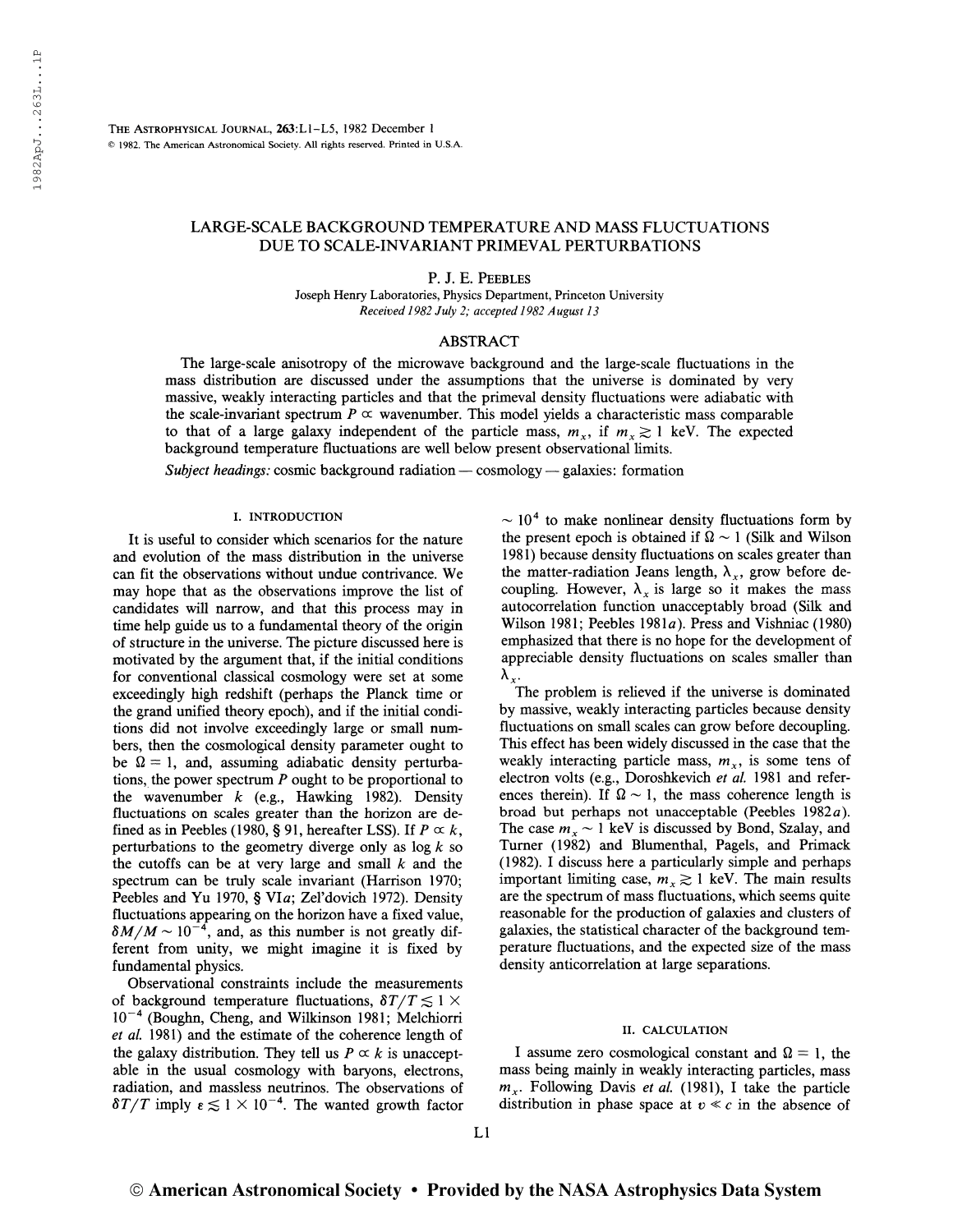L2

perturbations to be

$$
\mathfrak{N} = \left(\exp m_x v c / k T_x \pm 1\right)^{-1},\tag{1}
$$

meaning the particles thermally decoupled from the radiation when the particles were relativistic. The parameter  $T<sub>x</sub>$  is adjusted to make  $\Omega = 1$ . Hubble's constant and the present radiation temperature are written as

$$
H = 100 h \text{ km s}^{-1} \text{ Mpc}^{-1}, \quad T = 2.7 \text{ T K}. \tag{2}
$$

## a) Free Streaming

The smoothing of the mass distribution by the motions of the free particles has been widely discussed (e.g., Wasserman 1981). For either sign in equation (1), one

finds that, to good accuracy, the rms peculiar velocity is  
\n
$$
v = (12)^{1/2} \pi^{2/3} \hbar \rho_c^{1/3} m_x^{-4/3} (1+z), \qquad (3)
$$

where  $v \ll c$ ,  $\rho_c$  is the Einstein-de Sitter density, and z is the redshift. The rms coordinate displacement is

$$
r = \int_0^{t_0} dt \, v(t) (1+z), \tag{4}
$$

expressed in units of proper displacement at the present epoch. The dominant part of this integral comes between the epochs  $z_1$ , where v first drops appreciably below c, and  $z_{eq}$ , where  $\rho_r \sim \rho_x$  (the universe becomes matter dominated). Taking account only of this interval, one gets (for  $h = \tau = 1$ )

$$
r \sim (0.8 + 0.3 \log m_x) m_x^{-4/3} \, \text{Mpc}, \tag{5}
$$

where  $m<sub>x</sub>$  is expressed in units of kilo-electron volts. Thus, if  $m_x \gtrsim 1$  keV, thermal motions are unimportant on the characteristic scale,  $r \sim 3$  h<sup>-1</sup> Mpc, of large galaxies. This is seen also in Figure 2 of Peebles (1982 $a$ ), Figure <sup>1</sup> of Bond, Szalay, and Turner (1982), and Figure <sup>1</sup> of Blumenthal, Pagels, and Primack (1982).

## b) Spectrum of Mass Distribution

When thermal motions are negligible, the free particles can be described as a zero pressure ideal fluid. At high redshift, the density fluctuations are supposed to be adiabatic with spectrum  $P \propto k$ . The part that appears within the horizon while  $\rho_r > \rho_x$  stops growing until  $\rho_r \sim \rho_r$  (because the radiation distribution is oscillating as an acoustic wave). This tilts the mass spectrum to  $P \propto k^{-3}$  at large k (LSS § 92D). At small k, the spectrum keeps its primeval shape,  $P \propto k$ . The results of a numerical integration of the shape of the spectrum between these limiting cases (Peebles  $1982a$ ) are approximated by the formulae

$$
P = Ak(1 + \alpha k + \beta k^{2})^{-2},
$$
  

$$
\alpha = 6(\tau/h)^{2} \text{ Mpc}, \quad \beta = 2.65(\tau/h)^{4} \text{ Mpc}^{2}. \quad (6)
$$

Here and below,  $k$  is expressed in units of radians per megaparsec at the present epoch.

## c) Large-Scale Background Temperature Fluctuations

If the primeval density fluctuations are adiabatic, the angular distribution of the background temperature is (LSS eq. [93.35])

$$
T(\theta, \phi)/T_b - 1 = -\frac{1}{2}H^2 \sum k^{-2} \delta_k \exp i\mathbf{k} \cdot \mathbf{x}.
$$
 (7)

This equation assumes that the density fluctuations on scales of interest appear on the horizon when  $\rho_r < \rho_x$ and that the universe subsequently has behaved like the Einstein-de Sitter model. The term  $\alpha$  Y<sub>I</sub><sup>m</sup> due to our peculiar motion is not included. The vector  $x$  with length  $2cH^{-1}$  points in the direction of observation. In the linear perturbation approximation, the present mass density is

$$
\rho = \rho_b \big( 1 + \sum \delta_k \exp i\mathbf{k} \cdot \mathbf{r} \big). \tag{8}
$$

The expansion of the background temperature in spherical harmonics is

$$
T(\theta, \phi) = T_b \Big( 1 + \sum a_i^m Y_i^m \Big),
$$
  
\n
$$
a_i^m = -2\pi i^l H^2 \sum_k k^{-2} \delta_k j_l(kx) Y_l^m(\Omega_k).
$$
 (9)

With the normalization

$$
\sum_{k} \rightarrow \int k^{2} dk \, d\Omega_{k} / 4\pi, \qquad (10)
$$

we get

$$
a_l^2 \equiv \langle |a_l^m|^2 \rangle = \pi H^4 \int_0^\infty dk \ k^{-2} |\delta_k|^2 j_l (kx)^2. \quad (11)
$$

At large angular scales,  $|\delta_k|^2 \propto k$ , and the integral is

$$
\int_0^\infty \frac{dy}{y} j_l(y)^2 = [2l(l+1)]^{-1}.\tag{12}
$$

It is convenient to express the normalization in terms of the quadrupole moment  $a_2$ . Then (eq. [6]),

$$
A = 12(a_2)^2 / (\pi H^4), \tag{13}
$$

# © American Astronomical Society • Provided by the NASA Astrophysics Data System

PEEBLES Vol. 263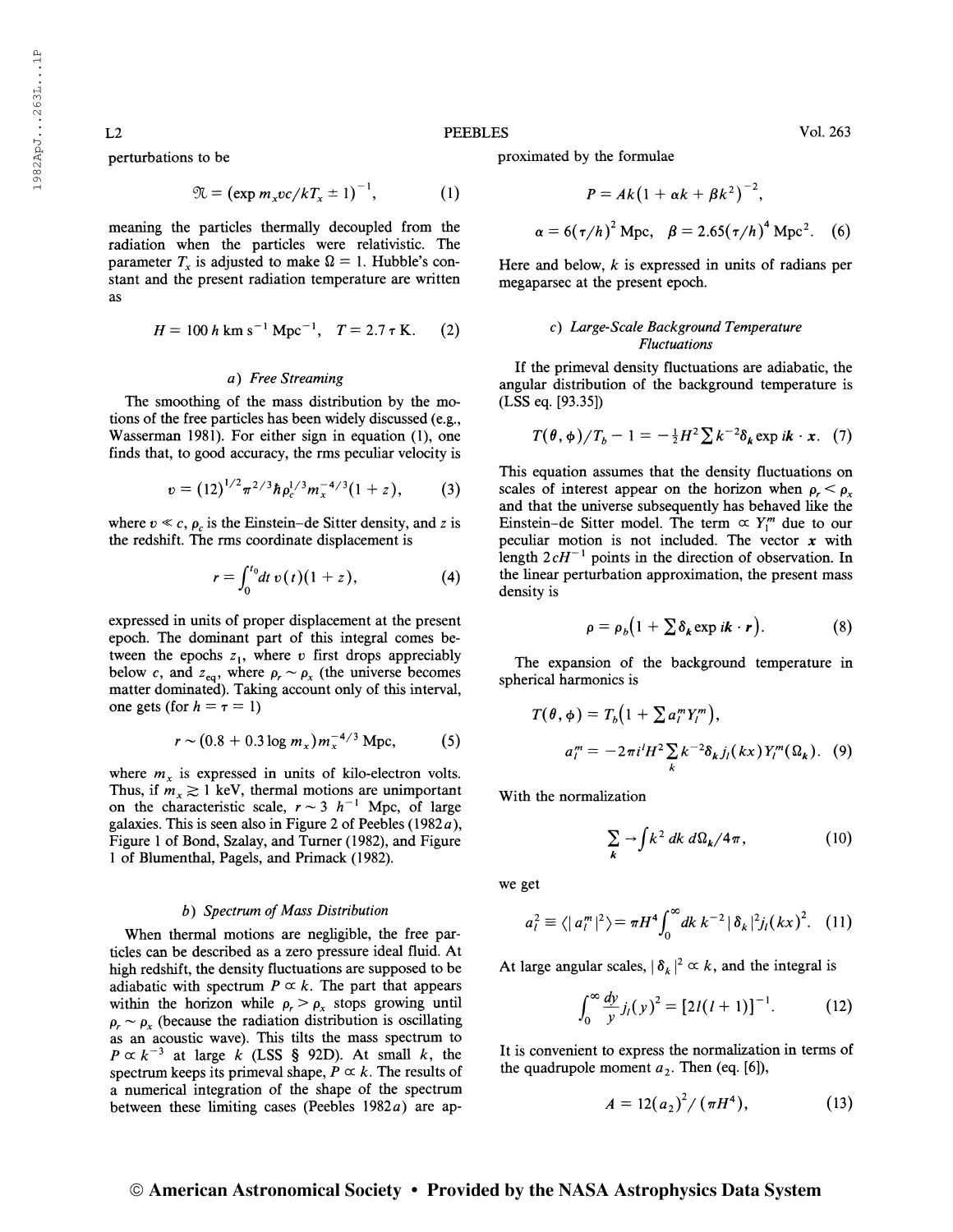and the angular power spectrum of the background is

$$
(a_l)^2 = 6(a_2)^2 / [l(l+1)].
$$
 (14)

The s-wave part  $a_0$  diverges, corresponding to the logarithmic divergence in the primeval spectrum  $P \propto k$ . The p-wave does not include the effect of our peculiar motion.

The autocorrelation function of the background temperature after the  $p$ -wave has been eliminated is (LSS §46)

$$
w(\theta_{12}) = \langle T_1 T_2 \rangle / \langle T \rangle^2 - 1
$$
  
=  $\sum_{l>1} (a_l)^2 (2l+1) P_l(\cos \theta_{12}) / 4\pi$ . (15)

At  $\theta_{12} \ll 1$  radian, this with equation (14) gives

$$
w(\theta) = (3/\pi) a_2^2 \log (\Theta/\theta), \qquad (16)
$$

where  $\Theta$  is on the order of the size of the field within which  $w(\theta)$  is measured.

## d) Mass Fluctuations

A convenient measure is the rms fluctuation in the mass found within a randomly placed sphere of radius R. We have from equation (8)

$$
\delta M/M = 3 \sum \delta_k (\sin kR - kR \cos kR) / (kR)^3.
$$
 (17)

With equations (6) and (10), this gives the rms value

$$
\frac{\delta M}{M} = \left(\frac{108}{\pi}\right)^{1/2} a_2 \left(\frac{c}{H}\right)^2 \left(\frac{h}{\tau}\right)^4 I (Rh^2/\tau^2),
$$
  
\n
$$
[I(R)]^2 = \int_0^\infty \frac{k^3 dk}{\left(1 + 6k + 2.65 k^2\right)^2}
$$
  
\n
$$
\times \frac{\left(\sin kR - kR \cos kR\right)^2}{\left(kR\right)^6}.
$$
 (18)

Figure 1 shows  $\delta M/M$  for  $h = \tau = 1$  and the normalization

$$
\frac{\delta M}{M}(R=8 \text{ Mpc})=1, \qquad (19)
$$

which agrees with the rms fluctuation,  $\delta N/N$ , in the counts of bright galaxies at  $R = 8 h^{-1}$  Mpc (LSS § 59; Davis and Peebles 1983). At  $R \lesssim 0.1$  Mpc,  $\delta M/M$ Davis and Peebles 1983). At  $R \lesssim 0.1$  Mpc,  $\delta M/M$ <br>varies only slowly, as  $|\log R|^{1/2}$ , fluctuations with fixed variance per octave of R having been stored when



Fig. 1.—The rms fluctuation in the mass found within a sphere of radius  $R$ . The top scale is the mean mass within the sphere. The vertical normalization is adjusted to make  $\delta M/M$  agree with the observed fluctuation,  $\delta N/N$ , in the count of bright galaxies at  $R = 8 h^{-1}$  Mpc. This curve is based on the assumptions that the universe is dominated by very massive, weakly interacting particles and that the initial density fluctuations were adiabatic with power spectrum  $P \propto k$ .

 $\rho_r \gtrsim \rho_x$ . Shortward of the scale r fixed by  $m_x$  (eq. [5]), the power spectrum is truncated by thermal motions so  $\delta M/M$  is independent of R. At large R,  $\delta M/M \propto R^{-2}$ , which is the primeval spectrum. At  $1 \le R \le 30$  Mpc,  $\delta M/M$  varies roughly as  $R^{-1.25}$ .

Figure 1 can be compared to the curve  $n = 1$  in Figure 2 of Bond, Szalay, and Turner (1982). The shortwavelength cutoff in the latter curve results from the assumption  $m_x \sim 1$  keV. The Bond *et al.* curve peaks at  $M \sim 10^{12}$   $M_{\odot}$  as does the Jeans mass found by Blumenthal, Pagels, and Primack (1982), both of which agree with the position of the break in Figure 1. This is consistent with the fact that  $m<sub>x</sub> = 1$  keV is roughly equivalent to the limit of very large  $m<sub>x</sub>$ .

By equations (18) and (19), the expected quadrupole moment of the microwave background is

$$
a_2 = 3.5 \times 10^{-6}.\tag{20}
$$

For the case of baryon-dominated matter, Silk and Wilson (1981) found  $a_2 = 4 \times 10^{-5}$ . The larger value is the result of the much broader mass coherence length, which increases the integral  $J_3 = \int r^2 dr \xi$  (Peebles  $1981b$ ).

The Boughn, Cheng, and Wilkinson (1981) measure-The Boughn, Cheng, and Wilkinson (1981) measurements imply  $a_2 \sim 3 \times 10^{-4}$ , but the more recent measurements of Lubin (1982) and Fixsen (1982) suggest the extragalactic anisotropy may be appreciably less than that and hence perhaps not inconsistent with equation (20).

## © American Astronomical Society • Provided by the NASA Astrophysics Data System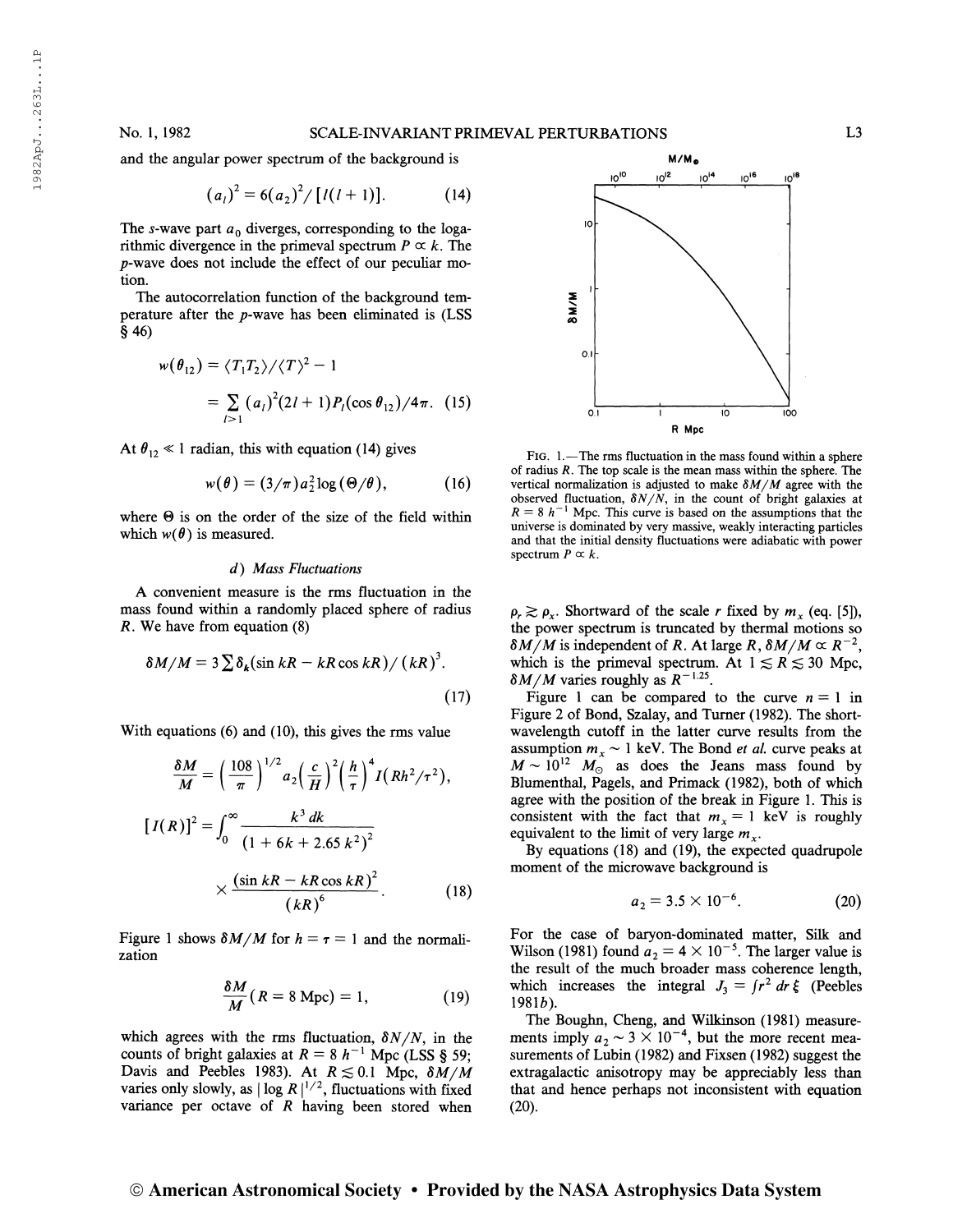The expected temperature anisotropy at intermediate angular scales is given by equation (16). The rms fluctuation in T smoothed over  $\theta = 10^{\circ}$  in a sample of size  $\Theta = 100^{\circ}$  is

$$
\delta T/T = w^{1/2} \sim 5 \times 10^{-6}.
$$
 (21)

The mass autocorrelation function is

$$
\xi(r) = \langle \rho(r)\rho(0) \rangle / \langle \rho \rangle^2 - 1 = \int_0^\infty k^2 \, dk \, P \sin kr / kr.
$$
\n(22)

At large  $r$ , this is dominated by the primeval spectrum,  $P = Ak$ , so that (LSS § 42)

$$
\xi = - (24/\pi) a_2^2 (c/Hr)^4 = - (9.4 \text{ Mpc}/r)^4. \tag{23}
$$

#### III. DISCUSSION

Figure 1 is based on the primeval spectrum  $P \propto k$ that has some theoretically attractive and perhaps important properties. It is normalized so  $\delta M/M$  averaged over a sphere of radius 8 Mpc agrees with the rms fluctuation,  $\delta N/N$ , in the counts of bright galaxies. This radius is small enough that  $\delta N/N$  is fairly well known yet large enough that the time evolution of  $\delta M/M$  in the absence of nongravitational forces is accurately given by the linear perturbation calculation (Peebles and Groth 1976). If galaxy formation were aided by the Ostriker-Cowie (1981) process, the primeval amplitude could be lower. However,  $\delta M/M$  is almost flat at  $R \lesssim 0.1$  Mpc, so if we wanted the first generation of objects to form at redshift  $z \gtrsim 10$ , we could not decrease  $a_2$  by a factor of more than about 3 unless we were willing to go to exceedingly small values of R.

This scenario yields a characteristic length on the order of <sup>1</sup> Mpc, which certainly is observationally interesting. It is fixed by the horizon size when  $\rho_r \sim \rho_x$ , independent of the free particle mass  $m_x$  if  $m_x \gtrsim 1$  keV. At  $\overline{R}$  between 3 and 30 Mpc,  $\delta M/M$  scales roughly as At R between 3 and 30 Mpc,  $\delta M/M$  scales roughly as  $M^{-1/2}$  so the similarity argument (LSS §§ 26 and 73) suggests this could develop into the observed mass clustering hierarchy (Davis and Peebles 1983).

All of this discussion has dealt with the second moment of the mass distribution. It remains to be seen whether the rather rapidly decreasing large-scale fluctuations,  $\delta M/M \propto R^{-2}$ , could produce large-scale features such as the cluster-cluster coherence length,  $r_c \sim 25$   $h^{-1}$ Mpc (where  $\xi_{cc} = 1$ ; Hauser and Peebles 1973; Bahcall and Soneira 1982).

In the spirit of the scenario, we expect  $\Omega = 1$ . The relative velocity data at  $r \lesssim 1 \text{ h}^{-1}$  Mpc in the Center for Astrophysics (CfA) redshift sample yield  $\Omega \sim 0.3$ , but there is an indication of a more broadly distributed mass component, so  $\Omega = 1$  certainly is not improbable. The p-wave part of the background would be almost entirely due to our peculiar velocity,  $v$ . The expected rms velocity is  $\sim 1000$  km s<sup>-1</sup> if  $\Omega \sim 1$  (LSS § 74), which is larger than the observed background  $p$ -wave but not to be ruled out: as we are not in a particularly strongly clustered spot, we might expect our velocity is no greater than the median, and as the degree of clustering is highly variable, we might expect the distribution of  $v$  is broad and hence that the median is well below the rms value.

Another interesting possibility is that the mass auto-Another interesting possibility is that the mass auto-<br>correlation function,  $\xi(r)$ , vanishes at  $r \gtrsim 20 h^{-1}$  Mpc. If so, the mass fluctuations at smaller r, where  $\xi > 0$ , produce long-range gravitational potential fluctuations that lead to a value of  $a_2$  that agrees with the present observations (Peebles 1981b, 1982b). This is an attractive coincidence. Of course, if  $a_2$  were substantially lowered, this picture would be much less attractive. By going from a flat spectrum to  $P \propto k$  in the present scenario, we have introduced anticorrelated mass fluctuations, which strongly reduces  $a_2$  (Peebles 1981b, § V; Silk and Wilson 1981). If this model is correct, a measurement of the background temperature autocorrelation function,  $w(\theta)$ , at large  $\theta$  (eqs. [16] and [21]) will require a considerable advance in the observations. The computed mass anticorrelation amounts to  $\xi$ (20 Mpc) ~  $-0.05$ . As this number is based on the linear approximation, it is not highly accurate, but certainly  $\xi(r)$  must be negative at large r to reduce  $a_2$ . There is a tentative indication of anticorrelation at  $hr \sim 30$  Mpc in the CfA redshift catalog (Davis and Peebles 1983), but a firm test awaits deeper samples.

If the extragalactic part of  $a_2$  were found to be appreciable, say  $a_2 \gtrsim 3 \times 10^{-5}$ , several interpretations could be considered. It is doubtful that the discrepancy with equation (20) could be due to an underestimate of  $\xi$ (by a factor  $\sim 100$  at  $r \sim 5$  h<sup>-1</sup> Mpc) for that would conflict with the relative velocity data (Davis and Peebles 1983). The anisotropy could be inserted by sources along the line of sight. If the source density were proportional to the mass density, the angular spectrum in the present scenario would be  $a_1 \propto l^{1/2}$  (compared to in the p<br> $a_i \propto l^{-}$ <sup>1</sup> for the intrinsic part in eq. [14]). Hogan (1982) has pointed out that one could assume that the luminosity per unit mass averaged over the mass coherence length  $\sim$  5 h<sup>-1</sup> Mpc is a random variable with broad dispersion, so that the background temperature fluctuations approximate white noise,  $a_i \sim$  constant. In these two cases, the rms fluctuation in the background temperature smoothed over the angle  $\theta$  scales as  $\delta T/T \sim$